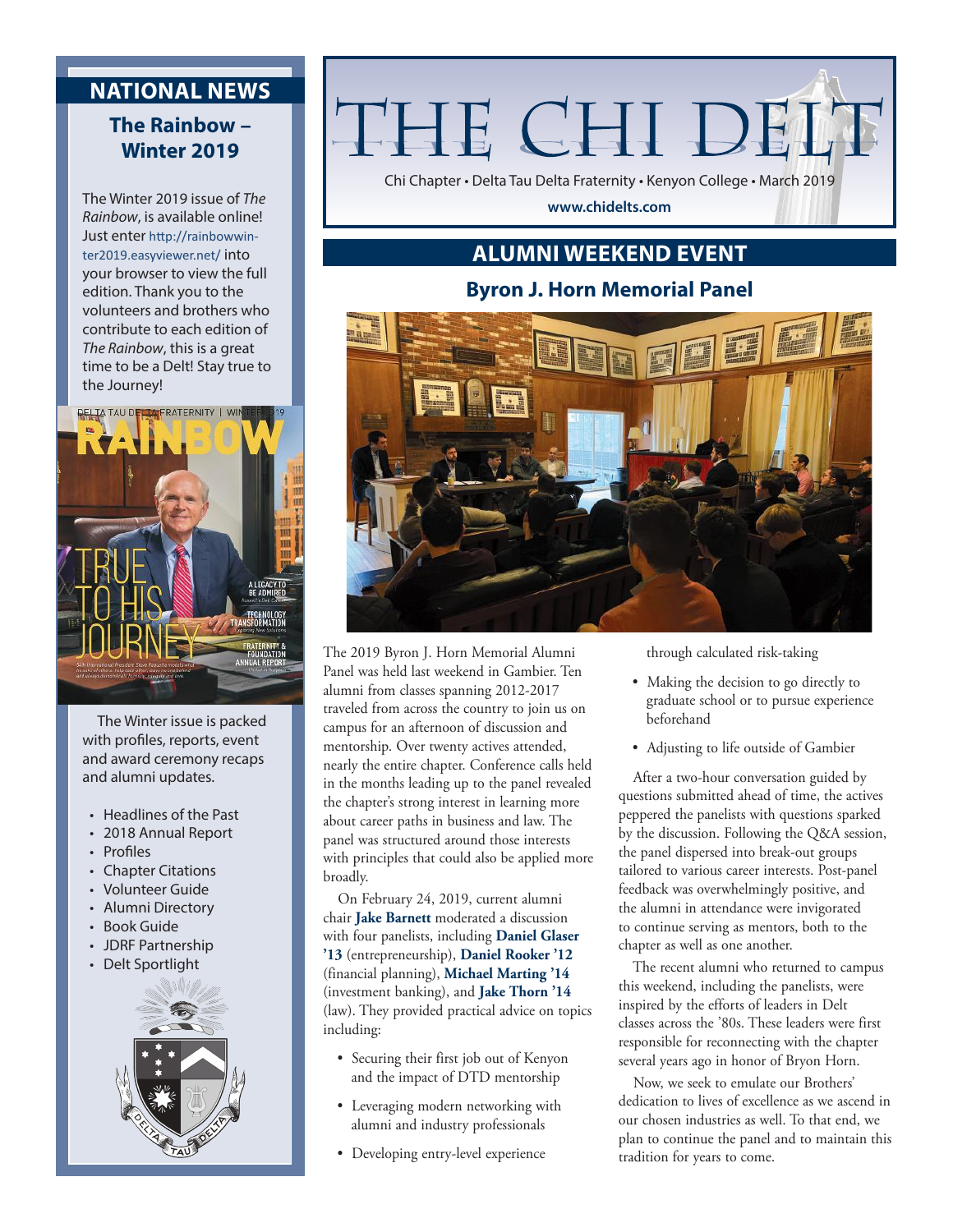### **SPRING 2019**

### **DTD Welcomes New Spring Pledge Class**



Please join us in welcoming our new pledge class for the Spring semester. We are looking forward to supporting these great young men in their future endeavors and education.

> **Akarys Yegizbay** - Shymkent **Alec Ogihara** - Macon, GA **Andres Tuccilo** - Canton, CT **Edward Weber** - Cayman Islands **Evan Wagner** - Belmont, MA **Gregor Bates** - United Kingdom **Robert Strunk** - Phoenixville, PA **William Hudgins** - Richmond, VA **Zachary Sclar** - Harvard, MA

### **JACK EMENS' THIRD BOOK!**

**Always More** French Fries at the Bottom of the Bag



**Jack Emens '83** has just published his third book. Be sure to check it out on Amazon!

### **BIRTHDAY WISHES**



Brothers,

Dr. Robert Burns, a former Delt adviser, turned 90 on February 28, 2019. He served as adviser for over 35 years and is now retired. We ask that you send your best birthday wishes to him to celebrate the occasion!

Please send your birthday wishes to the address below:

10901 Johnson Blvd. Apt. J-207 Seminole, FL 33772 United States

# **CHAPTER EVENT – ANNIVERSARY**

We are happy to announce that January 25th, 2019 **Chi Chapter Celebrates the 138th Anniversary of Founding**

marked the 138th anniversary of the founding of the Chi Chapter of Delta Tau Delta at Kenyon College. This stands as a testimony to all of the members and donors who have volunteered thier time, money and love for DTD Brotherhood over the years. On this date, through the Chi principles of truth, courage, faith and power, we celebrate our past, our present and our glorious future.

We also recently made a great discovery when we found the original Chi Chapter charter document from the date

of the original founding which we have included here.

Congratulations to the Chi Chapter of Delta Tau Delta at Kenyon College for 138 amazing years and here's to 138 more!

### **CHAPTER ETERNAL**

### **Brother Ken Karosen '88**



Ken Lawrence Karosen passed away peacefully at Mount Sinai Medical Center in Miami Beach, Florida on Thursday, December 6, 2018, at the age of 53. Kent was born in Kansas City, Missouri, to Mary Vivian and Leon Karosen, who lived in Mission Hills, Kansas. His father, Leon, was an owner of the Kansas City Kings, the National Basketball Association team, and

Youthcraft Coats and Suits, Inc. After graduating from Kenyon College with a Bachelor of Arts in History and extensive study in economics, Kent went on to become a commercial real estate developer in Kansas City, Missouri.

In 1991, Kent joined Cantor Fitzgerald, L.P., the Manhattan securities firm. He was a partner and Managing Director and worked closely with the Chairman in resolving numerous special situations by utilizing his long-standing expertise in a myriad of business arenas.

\*To read more about Brother Karosen, visit **www.chidelts.com**.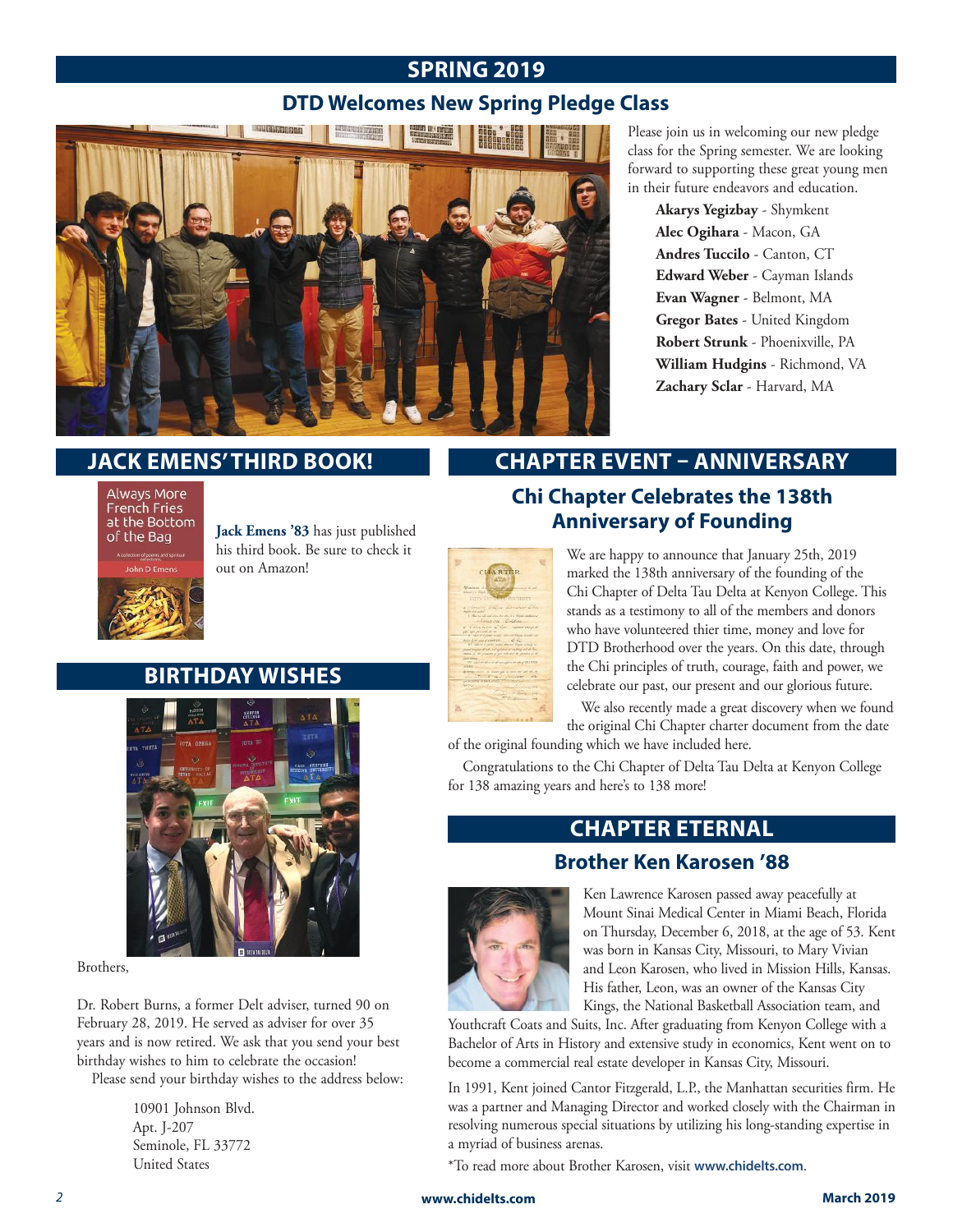### **ANNUAL FUND UPDATE - A CALL TO ACTION**

### **Help Us Make the 2018-19 Giving Year Strong!**

Our 2018/2019 giving year, which began on September 1, is half over with \$4,485.00 collected from 15 brothers. We want to thank those 15 brothers (you can find them under the Honor Roll tab at our website) who have already made a contribution to Chi so far this giving year!

Our 2018-19 giving year goal was for \$15,000.00. Last year only 67 out of 752 alumni chose to make a voluntary gift. We still have the potential to meet our goal but we need your *immediate* help. **Who will be next to join our 2018-2019 Honor Roll?**

*"Supporting the Chi Chapter Annual Fund helps ensure the continuity for current undergrads and returning alumni."*

You can donate online by simply going to our website, chidelts.com and selecting the Donate button at the top of the page. Donations can also be made through our tollfree Donation Hotline at 1-800-975-6699, or by sending a check made payable to Delta Tau Delta—Chi Chapter to:

> Delta Tau Delta Kenyon College Alumni Relations Processing Center P.O. Box 7007 Albert Lea, MN 56007-8007

Our college days came and went, but the real Chi experience never ends. If you cherish those lasting friendships, if you appreciate the values that shaped your life, make your annual gift *Today!*

*"I believe that Chi was a significant part of my college experience. I support the fund so others can have the same experience."*



*To Get Current News, Share Memories, See the Honor Roll, AND TO DONATE! Visit our Website:* **chidelts.com**

### **\$13,520 \$11,055 \$10,611 \$14,863** \$16, 000 \$14,000 \$13,000 \$12,000 \$ 8,000 \$ 6,000  $$ 4,000$ \$ 2,000 0 **\$5,080** 2014-15 2015-16 2016-17 2017-18 2018-19

### **Annual Fund Totals**



**Annual Donor Totals**